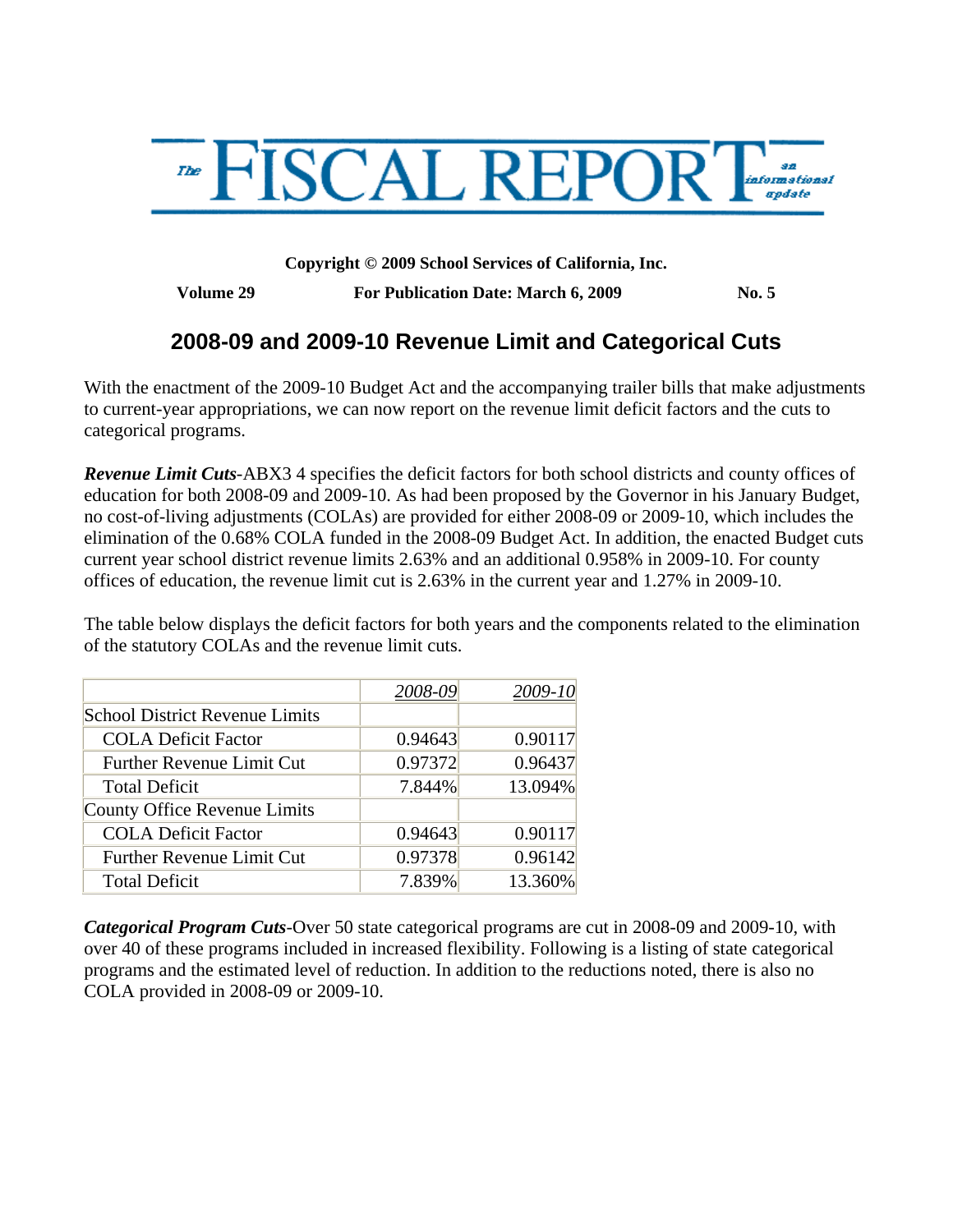#### **Tier I Programs**

No reduction in funding for 2008-09 and 2009-10 (remains at 2007-08 level adjusted for growth/decline).

| After School Education and Safety | Home to School Transportation           |
|-----------------------------------|-----------------------------------------|
| Child Development                 | K-3 Class Size Reduction                |
| <b>Child Nutrition</b>            | <b>Quality Education Investment Act</b> |
| Economic Impact Aid (EIA)         | Special Education                       |

#### **Tier II Programs**

Reduction of approximately 15.4% in 2008-09, plus additional reduction of 4.5% in 2009-10 (plus adjustment for growth/decline).

| Adults in Correctional Facilities           | <b>Foster Youth Educational Services</b> |
|---------------------------------------------|------------------------------------------|
| Apprenticeship Programs                     | $K-12$ High Speed Network                |
| Agricultural Vocational Education           | Partnership Academies                    |
| <b>Charter School Facility Grants</b>       | Pupil Testing                            |
| County Office Oversight (FCMAT)             | <b>Year-Round Education</b>              |
| <b>English Language Acquisition Program</b> |                                          |

### **Tier III Programs**

Reduction of approximately 15.4% in 2008-09, plus additional reduction of 4.5% in 2009-10 (plus adjustment for growth/decline) *with* flexibility to transfer funds from any of these programs to any "educational purpose" (includes unrestricted General Fund or other categorical programs) for the period from 2008-09 to 2012-13.

| AB 825 Targeted Instructional Improvement   | <b>Class-Size Reduction-9th Grade</b> |
|---------------------------------------------|---------------------------------------|
| <b>Block Grant</b>                          |                                       |
| AB 825 Teacher Credentialing Block Grant    | <b>Deferred Maintenance</b>           |
| AB 825 Professional Development Block Grant | <b>Educational Technology</b>         |
| AB 825 Pupil Retention Block Grant          | Gifted and Talented Education (GATE)  |
| AB 825 School Safety Consolidated           | High Priority Schools and II/USP*     |
| AB 825 School and Library Improvement       | <b>Indian Education Centers</b>       |
| Administrator Training Program (AB 430)     |                                       |
| <b>Adult Education</b>                      | <b>Instructional Materials Fund</b>   |
| Alternative Credentialing                   | <b>International Baccalaureate</b>    |
| <b>Arts and Music Block Grant</b>           | National Board Certification          |
| <b>Bilingual Teacher Training</b>           | Peer Assistance and Review            |
| California High School Exit Exam (CAHSEE)   | <b>Physical Education Teacher</b>     |
| Intervention                                |                                       |
| California School Age Families Educational  | <b>Recruitment Grants</b>             |